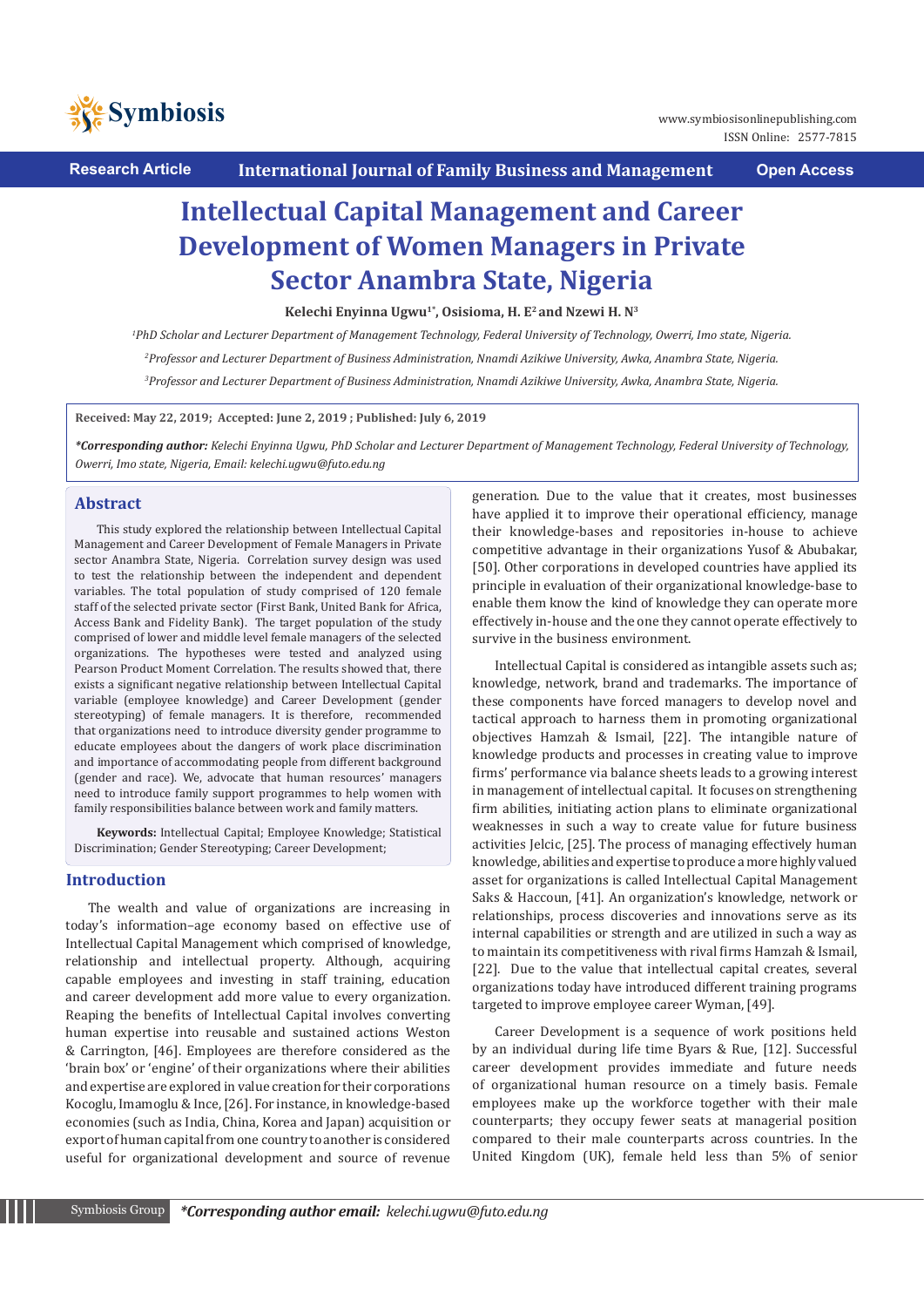management posts and 26% of all managerial-type positions. This implies that female are underrepresented at executive board positions and committee membership compared to their male counterparts who are well represented Cole & Phil, [14]. In the USA, a study by McKinsey and Company [32] on female in management found that companies with a greater percentage of female in executive and leadership positions experienced positive impacts on both organizational excellence and financial performance.

Another study which examined the participation of female on corporate boards in Fortune 500 firms in USA, found that companies with higher percentages of female on the boards of directors financially outperformed better than companies with the lowest percentage of female board members Lois, [29]. In spite of huge success female managers' have achieved and accomplished in the development of effective workplace, they face barriers that constrained them in climbing the ladder of executive corporate suite.

The number of women in board and executive committee level is gradually increasing in the private sector especially the banking industry. A study on women in management and business WIMBIZ, [47] found that female make up only 15% of top managerial position, while their counterpart's male occupied 85% of managerial position in 2012. The study found that, women are underrepresented in board positions when compared with their male counterparts. In 2003, the number of seat occupied by female on executive board positions increased to 16% which shows one percent increase rate while that of the male dropped to 84% which shows one percentage decrease rate. In August 2014, percentage of female representation on the boards of money deposit banks moved to 19% which shows 3% increase rate, while that of male representation dropped to 81% which shows 3 percent decrease rate in the bank position.

Under-representation of female at board and executive committee levels in the private sector organizations remains a cause for concern in this study. Therefore, the impetus to explore the relationship that exists between Intellectual Capital Management and Career Development of Women Managers in Private Sector of Anambra State, Nigeria, is paramount.

## **Statement of the Problem**

The banking industry is very competitive and characterized by high performance targets from employees. Promotions and appointments in money deposit banks for top managerial positions are evaluated based on professional training and higher education. During promotion interview or exercise, employees who do not have expertise, professional training, skills and competence required for such positions find themselves passed over for promotion or remain barred for a long period of time. Lack of professional training and competency affect adversely career development of female professionals in the private sector, Anambra State, Nigeria. However, gender stereotyping also constitute to another barrier affecting career of women professionals. Majority of women employees are discriminated during appointment for senior executive positions compared to

their male counterparts. Although, very few women employees have managed to reach the peak of their profession, while majority of them are frustrated and remain stagnated at lower and middle level of management. As a result of these, many are frustrated on their jobs and prefer to continue with current trend, while, some have quit and prefer to establish small business to support life and family. These problems necessitated this study.

## **Objective of the Study**

The broad objective of this study is to determine the relationship that exists between Intellectual Capital Management and Career Development of Women Managers in Private Sector of Anambra State, Nigeria.

 $\div$  Specifically, the study determined the type of the relationship that exists between employee knowledge and gender stereotyping of female managers.

## **Research Question**

 $\div$  What is the type of relationship that exists between employee knowledge and gender stereotyping of female managers?

#### **Research Hypothesis**

 $\div$  H01: There is no significant relationship that exists between employee knowledge and gender stereotyping of female managers.

### **Scope of the Study**

This study focused on Intellectual Capital Management and Career Development of Women Managers in Private Sector of Awka metropolis, Anambra State, Nigeria. The study adopted four banks (First Bank, United Bank for Africa, Access Bank and Fidelity Bank Plc). The total population of study comprised of 120 staff of employees occupied lower and middle managerial positions in money deposit banks. Correlation research design was adopted and questionnaire was used as instrument for data collection.

# **Review of Related Literature**

# **Intellectual Capital Management**

Bateman and Snell [8] describe Intellectual Capital as the value of employee knowledge and abilities. The authors state that employee knowledge is considered as the most valuable organizations' resource that is critical in creating value for organization and in promoting organizational competitiveness. Knowledge properly managed and stored is significant in creating wealth for firms. In knowledge-based organizations emphasis is placed on increasing the level of employees learning to create new knowledge, to produce new products, services and processes to increase organizational value. When an employee learns, he or she shares the learning with other employees which results to acquisition of more knowledge in the organization Saks & Haccoun, [41].

**Citation:** Kelechi EU, Osisioma HE (2019) Intellectual Capital Management and Career Development of Women Managers in Private Page 2 of 10 Sector Anambra State, Nigeria. Int J Fam Busi Manag 3(3)*:* 1*-*10.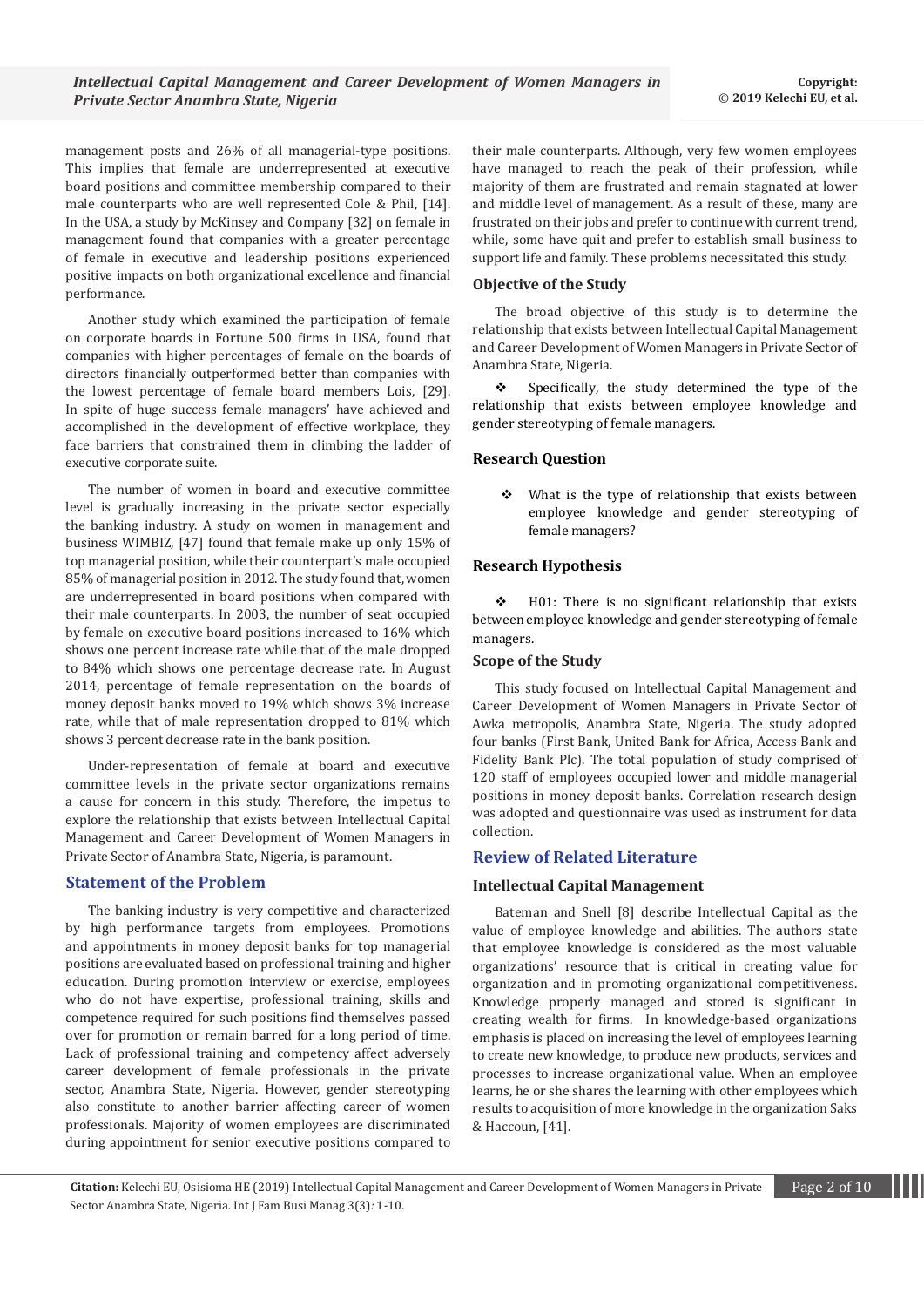DuBrin [16] defines Intellectual Capital as the value of useful ideas that people generate. In knowledge-based economy, Intellectual Capital Management (ICM) is used to create value for firms. Intellectual Capital is considered more than knowledge, more like intelligence. Intelligence is the ability to create knowledge and includes the ability to learn reason, imagine, find new insights, to generate alternatives, and make wise decisions. Components of intellectual capital include; knowledge, relationships and patents.

Saks and Haccoun [41] aver that Intellectual Capital is organization's knowledge, relationships, process discoveries, innovations used to create value to its corporation. This implies that Intellectual Capital is considered as a body of knowledge which is available to an organization through its employees, as well as in codified forms, or inform of discoveries, patents and innovations used to create value for organizations. It comprises of both tangible and intangible assets used to promote organizational productivity which contributes to its value creation. It focuses on creating knowledge, storing and making it available for future use in the organization and commercializing it for the purpose of creating wealth for firms. The authors contend that the process of managing human knowledge to produce a more highly valued asset for organizations is called Intellectual Capital Management.

In addition, McConnachie (2008) views Intellectual Capital Management (ICM) as the process of analyzing existing enterprise knowledge, updating it and recording it as far as possible and making it sharable within the enterprise in order to better fulfill the business plans. According to the authors thinking, it involves managing knowledge within and outside the organization to create economic value for the organization. The author opines that, it is all about balancing and aligning human capital to achieve organizational mission and vision. In supporting the views of the above authors, the researcher defines Intellectual Capital Management as the process of managing organizational knowledge which allows it to increase its profit and create economic value or worth for organization when aligned with business goals.

Intellectual Capital is grouped into three categories in the following: human capital, structural capital and relationship capital. Human Capital comprises of the knowledge, skills and abilities of employees Saks & Haccoun, [41]; Chen, [13]. Human capital consists of knowledge, skills and abilities of people employed in the organization (Wright & McMahan, 2011). Structural capital is the institutionalized knowledge possessed by an organization that is stored in databases, manuals among others (McConnachie, 2008). It is known as organizational capital. Structural capital also refers to the physical infrastructure that supports or houses the company and human capital.

Relationship capital refers to the flow of knowledge within and outside the organization through network of people constituted in and around the country. It is a set of relationships between companies and its main stakeholders (such as, suppliers, customers and partners) that influence how they do business Saks & Haccoun, [41]; Chen, [13]. Relationship capital is also called network capital Network capital therefore encompasses customers and supplier relationship, license agreement, brand value and trade mark that brings in cash flow and other factors that contributes to revenue generation to the future growth of organization. All of these help to create value to organizational goals. For the purpose of this study, human capital component (knowledge) is chosen over structural and network capital because they are used to create value for corporations.

## **Knowledge**

It is a component of Intellectual Capital. Aamodt [1] visualizes knowledge as a body of information needed to perform a task. It is the 'know-how' or, expertise of an individual in the workplace. Armstrong [2] defines knowledge as what people understand about things, concepts, ideas, theories, procedures, practices and the way we do things. Koenig [27] opines that know-how is all about personal skills and capabilities of an individual which is acquired through experience. Know-how is the ability of a person to perform tasks. The author further describe characteristics of knowledge into two categories; explicit or implicit and tacit knowledge. Explicit knowledge means information or knowledge that is set out in tangible form. It is usually codified, collected, stored and disseminated; often made available and stored in database, in corporate intranets and intellectual property portfolios.

Explicit/Implicit knowledge also refers to information or knowledge that is set out in tangible form but could be made explicit Koenig, [27]. Tacit knowledge is highly personal and exits in people's mind. It is difficult to formalize, articulate and communicate fully into writing and mostly acquired through personal experience. It is frequently used by organizational members in performance of duties and it can only be indirectly accessed. Knowledge is an integral part of Knowledge Management. Baloh, Desouza, and Paquette [5] opine that without having knowledge to manage, there would be no knowledge management. Knowledge fundamentally refers to a collection or a body of information.

Koenig [27] defines Knowledge Management as the process of capturing, distributing and effectively using knowledge. Similarly, Dalkir [15] asserts that knowledge management is achieved through creating, sharing and applying tacit or explicit knowledge into action. It involves transforming organizational human knowledge into intellectual assets to create more economic value to their corporations. The primary objective of Knowledge Management focused on leveraging knowledge towards the attainment of organizational goals and objectives.

Riege [37] argues that organizations that effectively manage their knowledge base are more productive and innovative compared to their rivals. The author points that effective knowledge management practice helps organization to develop and utilize their employee's knowledge to sustain competitive advantage to be able to remain at the forefront of their industry and have edge over competitors. Many managers in both private and public sector organizations have adopted this concept to improve organizational productivity and performance. Many

**Citation:** Kelechi EU, Osisioma HE (2019) Intellectual Capital Management and Career Development of Women Managers in Private Page 3 of 10 Sector Anambra State, Nigeria. Int J Fam Busi Manag 3(3)*:* 1*-*10.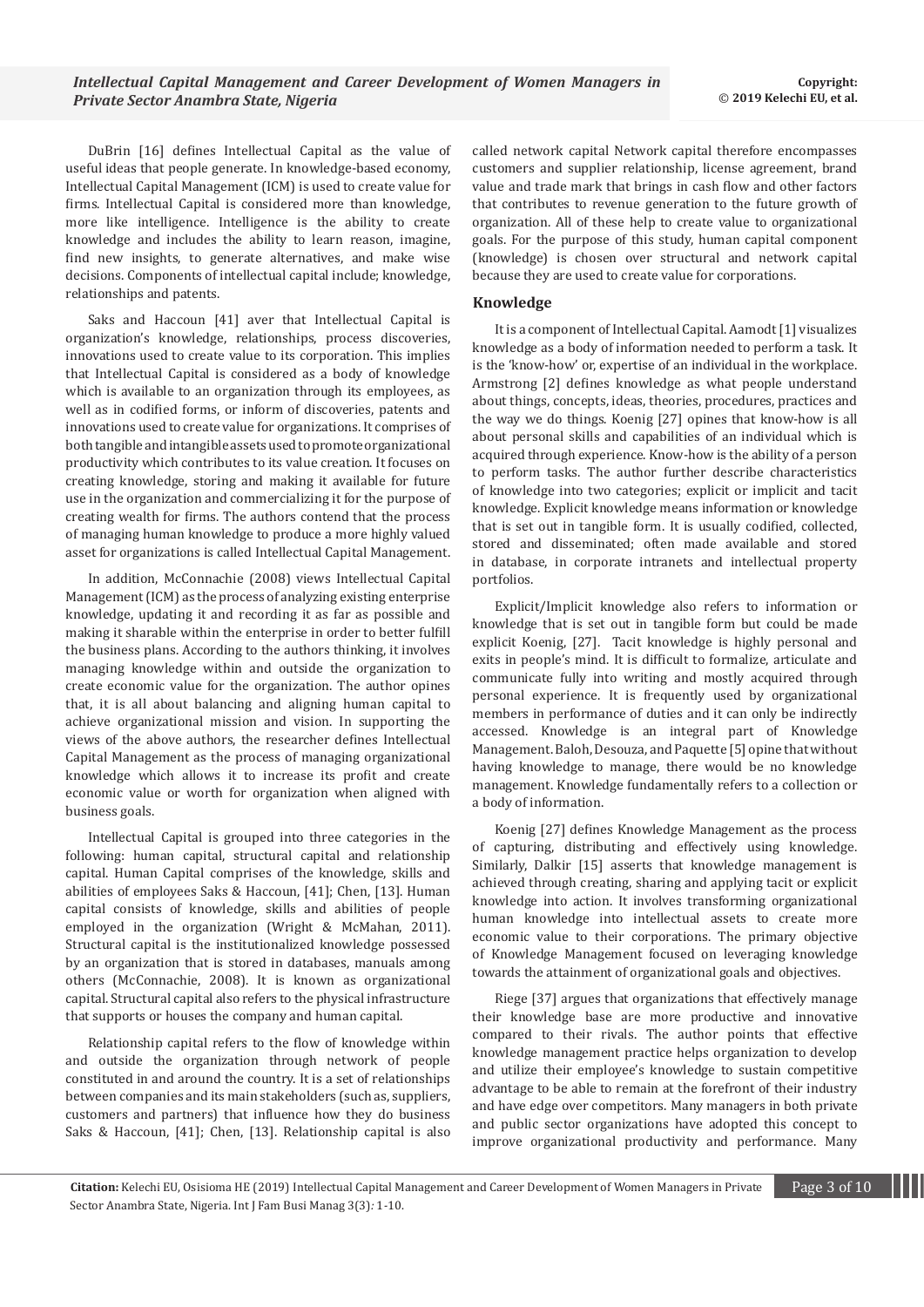successful organizations today have recognized this concept as a key driver for organizational performance when linked to business goals or objectives.

## **Career Development**

A career is considered as a person's profession. It is the assortment of occupations that comprises of both paid and unpaid jobs which one undertakes throughout one's lifetime. More broadly, career includes life roles, leisure activities, learning, and work experience. Rosenberg [40] defines career development as the process that forms a person's work identity. For example, when a child notices that some people are doctors, others are firefighters, and some are carpenters, it signals the start of career process which continues until the individual explore his or her career ambition. Career path involve lines of advancement in an occupational field within an organization Snell & Bohlander, [43]. Job progression mean hierarchy of jobs a new employee might experience, ranging from a starting job to jobs that successively require more knowledge and skills.

In supporting the views of the above authors, Robbins, DeCenzo and Coulter [39] concur that good career development gives organization the opportunity to attract and retain top performers. Apart from the organization, good career choice gives employee the opportunity to improve skills, experience and competencies required on the job. It determines individual success or failure. Talented employees are capable of improving organizational performance, efficiency and encourage problem solving ability throughout the organization through personalized skills, knowledge and abilities of the person. The authors explain that, good career planning helps individual to look at the available opportunities in relation to his or her ability and work towards it. Career planning helps someone to attain professional height and self fulfillment. It helps the individual to develop a positive mindset towards his or her job which can lead to job satisfaction. A study on career development in the United States of America (USA) found that more than sixty-six (66) percent of university college graduates consider social benefits (health care, child care support and other incentives) as most important factor in selecting and choosing their career. The result showed that good working conditions are considered as the most intrinsic factor for individual career choice.

### **Gender Stereotyping**

Stereotyping is considered among major barriers that affect female managers' career development. Stereotyping occurs when you judge a person on the basis of one's perception of a group to which he or she belongs Robbins & Coulter, [38]. This implies that, people are being classified or categorize on the basis of the group to which he or she belongs instead of individual's characteristics or personal attributes. Gender stereotype is an expression used to categorize a group of people (such as, male or female, masculinity or femininity). Mann [30] argues that men are considered to be more forceful, assertive, aggressive, confident, independent, rational and task-oriented, while, women are perceived to be more nurturing, emotional, considerate, submissive, affectionate, indecisive, and people oriented. Barbara

[6] argues that men are said to be more stable employees than women. In attempt to understand attributes of such person, society put them into classification.

A gender stereotype is defined as a generalized view or preconception about attributes, or characteristics ought to be possessed by women and men or the roles that are performed by men and women OHCHR Commission Report, [33]. It is the practice of ascribing to an individual woman or man specific attributes, characteristics, or roles by reason of his or her social group. A gender stereotype is a belief that causes its holder to make assumptions about members of the subject group, women or men. In contrast, gender stereotyping is the practice of applying stereotypical belief to a person. A stereotype is harmful when it limits women's capacity to develop their personal abilities, pursue their professional careers and make choices about their lives and life plans.

Similarly, Okere [34] explains that gender stereotyping is an unfair judgment or conception about the abilities of a particular sex. It exists in traditional setting where only men presume to participate in activities that require physical strength and analytical abilities. Pichler et al (2008) discourse that, gender stereotyping occurs when individuals are not judged based on their unique characteristics or merits, but on generalized distinctiveness connected within the group to which an individual belong. Research on gender stereotype explains that gender bias is an invisible barrier that prevents women from reaching the peak of their career especially at managerial level. Again, gender stereotyping explains how men and women differ as opposite sex and how they measure their career success.

#### **Theoretical Framework**

This study is anchored on Statistical Discrimination Theory (SDT) proposed first by Edmund Pelps in 1972 and Kenneth Arrow in 1973. The components of Statistical Discrimination are gender and racial groups, which is based on stereotyping. According to this theory, decision-makers use observable characteristics of an individual as a proxy for unobservable characteristics that are outcome relevant Fang & Moro, [17]. The observable characteristics are simply individual physical traits which are used in the society to mostly categorize demographic groups by race (white or black) or gender (male or female). Unobservable characteristics are basically individual attributes or personality traits that you cannot see physically (eg. skills, abilities, and competencies). The decision-makers can be employers, college admission officers, health care providers and law enforcement officers. The theory posits that decision- maker (employer) substitute group identity to individual identity in the absence of direct information about personality trait of an individual because the decision-maker does not know with certainty workers ability Tobler, [45].

However, this theory is linked to Intellectual Capital Management and Career Development of Women Managers in Money Deposit Banks of Anambra State, Nigeria. Statistical Discrimination Theory states that discrimination, prejudice and sex stereotypes result to group classification to proxy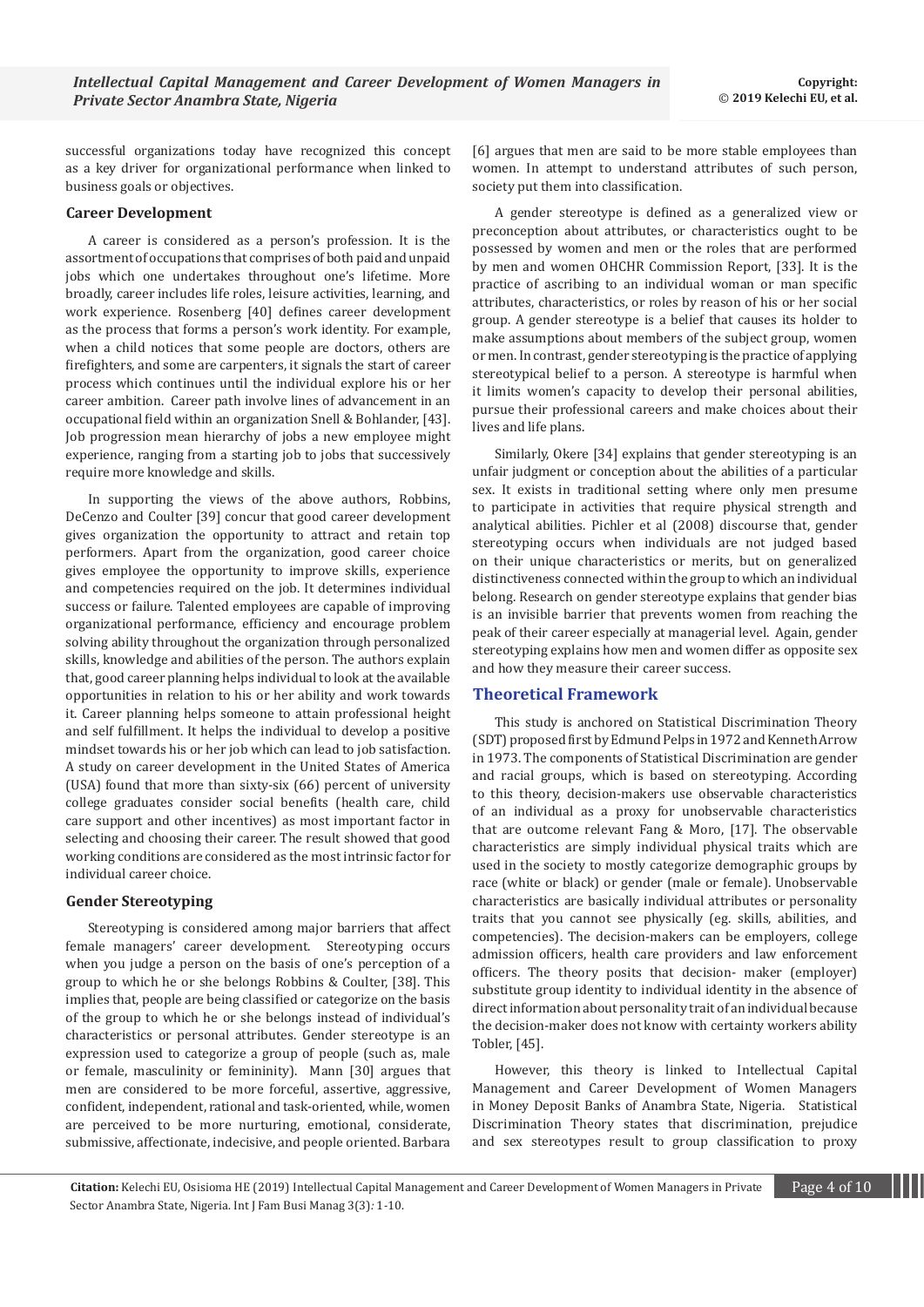for individual personal characteristics of women and minors. Females are discriminated against their male counterparts due to their gender classification that tags them to be more emotional, nurturing and unstable employees compared to their males counterparts.

## **Empirical Review**

Several researchers have investigated the relationship between Intellectual Capital Management and Career Development in both private and public sector with different findings. This has generated both positive and negative arguments in the literature. Some of these studies conducted from different parts of the world, including Nigeria are reviewed below:

Guo, Xia and Yang [21] carried out a study on the Correlation between Human Capital and Career Success of Knowledge Workers in China. A survey was conducted among 403 employees from different organization in China. These organizations comprised of state owned companies, oversea-funded or joint venture companies and private companies in China. Out of 403 questionnaires administered to the participants, only 391 were returned, while the remaining 12 were not returned and used for the study. Pearson Product Moment Correlation was used to analyze data to generate result. The study found that human capital variables (education, work experience, learning ability and training) has significant positive influence on career success of knowledge workers.

Hamzah and Ismail [22] studied the Importance of Intellectual Capital Management in the Knowledge Based Economy in Malaysia. The study adopted interview as instrument for data collection. The population of study comprised of eleven organizations such as; hotel, airline, automotive and food industry. The data were mainly primary, collected during face-face interviews with managers and subordinates of the firms. Study adopts data categorization approach for the analysis of empirical findings to see the connection between theory and practice. The study found that intellectual capital management has significant relationship with the knowledge of employees across industries in Malaysia.

Helmer, Hjalmer and Stener [24] examined the Impact of Network Capital on Female Career Development in Sweden. Qualitative study was chosen using these organizations; Collector AB (Investment and Finance firm), Andra AB (Finance firm), Catella AB (Finance firm), and Perstorp AB (Chemical firm). The data were mainly primary collected during face-face interviews with managers and subordinates of the four companies. The study adopted interview as instrument for data collection. Study adopts data categorization method for the analysis of empirical findings to the see the connection between theory and practice. Findings revealed that there exists significant relationship between network capital and female career development.

Kohan, Rafie and Hosseini [28] assessed the Effect of Intellectual Capital on New Product Development using case study of Pharmaceutical firms in Isfahan Province of Iran. The target population comprised of production manager and

employees from the department of research and development, and laboratory unit of the firm. Study employed descriptive survey and questionnaire as instrument for data collection. Out of 91 questionnaires administered to the participants, only 80 were returned and used, while 11 were not returned and used for the study. Partial Least Square (OLS) method was used to analyze data from the respondents. Findings showed that intellectual capital (structural capital) has significant positive influence on new product development; while human capital has insignificant influence on new product development.

Sungjoo [44] examined the Relationship between Social Capital and Women Career Advancement in United States of America (USA). Study employed descriptive research design method and questionnaire as instrument for data collection. The data used in this study were drawn from the 2007 Career Advancement Survey conducted by US Merit System Protection Board using full-time government federal workers. The questionnaires were administered to the participants using stratified random sampling. Out of 22, 000 questionnaires administered to the participants, only 11,538 people returned their own and used for the study, while the remaining did not return and utilize in the study. Multivariate Analysis of Variance (MANOVA) and Multiple Regression method was used to analyze data to generate result. The study found that social capital has significant positive influence on women career advancement.

Bushra [11] explored the Effect of Social Factors on Career Advancement of Female Managers in Pakistan. The target population comprised of junior and senior level managers in the public universities in Pakistan. The data were mainly primary, collected during face-to-face interviews with managers and employees of the firms. Study adopts categorization method for the analysis of empirical findings to see the connection between theory and practice. Research found that social factors influences career advancement of female executives.

Ganiron [19] investigated the impact of Social Capital on Career Success of Civil Engineers in Philippine. The target population of study comprised of registered engineers with minimum of 15- 20 years working experience. The total population of the study comprised of 110 Civil Engineers with professional membership at entry level, middle and senior level positions. Study adopted descriptive survey approach and questionnaire as instrument for data collection. Out of 110 questionnaires administered to the participants only 98 were returned, while the remaining 12 were not returned in good faith. Data generated from the instrument were analyzed using frequency and percentage table, weighted mean, correlation and multiple regression analysis to generate study result. The result showed that social capital has significant influence on career success of civil engineers.

Frederiksen and Kato [18] determined the Effect of Human Capital on Career Success: Evidence from Linked Employer-Employee Data in Aarhus, Denmark. The study adopted secondary data as instrument for data collection. Data were sourced from Danish registry archive and pension contribution archive from 1992-2002 respectively. Simple regression method was used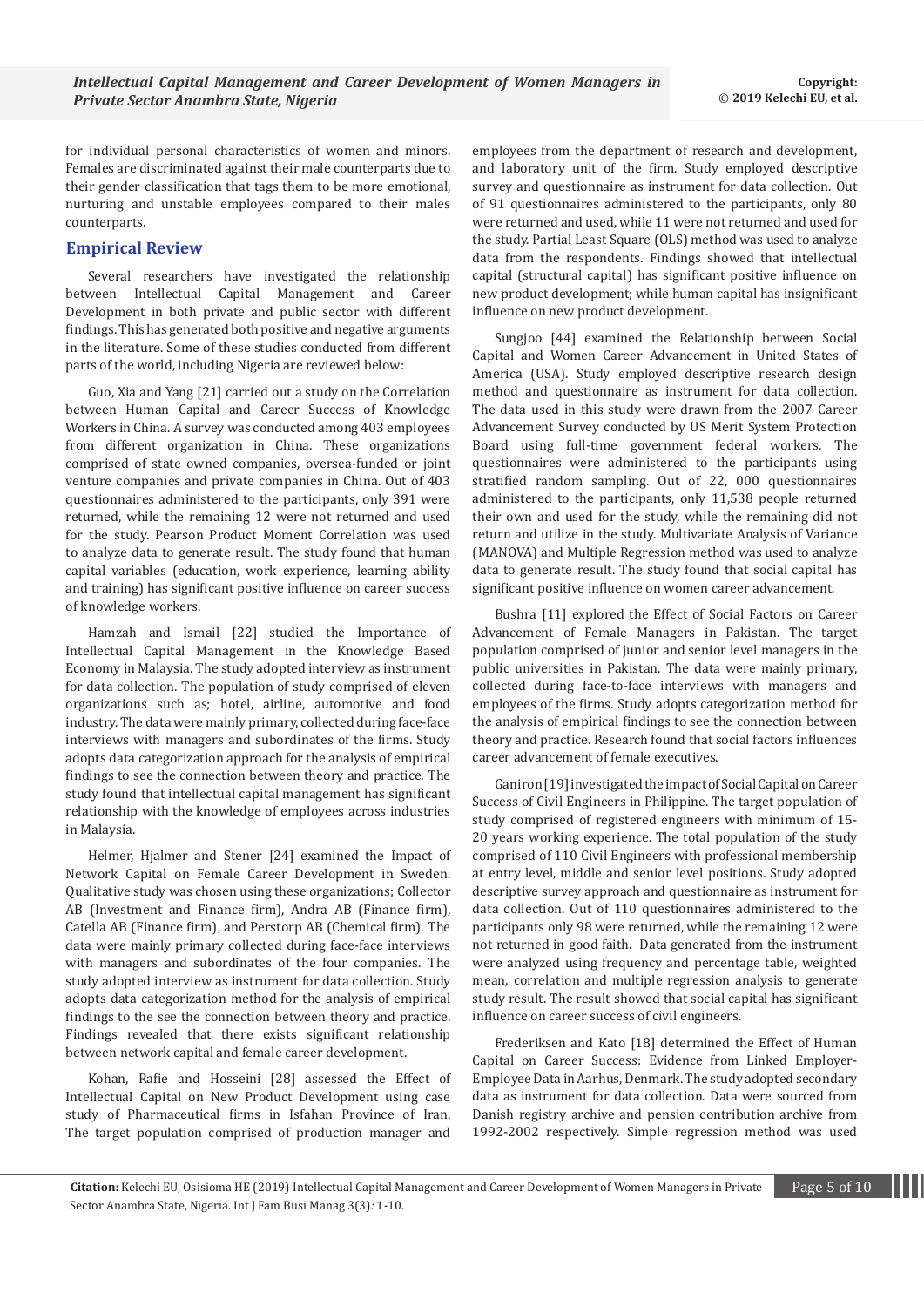to analyze secondary data to generate study result. Findings showed that human capital has significant positive influence on career success.

Shani and Divyapriya [42] carried out study on the Impact of Knowledge Management on Career Development using Information Technology Professionals in Coimbatore, South India. The total population of study comprised of 20,109 employees of Information Technology firms randomly selected. Descriptive research survey design and questionnaire was adopted as instrument for data collection. The sample sized was determined statistically using Taro Yamene and given as 392 and random sampling technique were adopted in distribution of the questionnaires to the participants. Mean score was used to analyzed study result. Research findings showed that knowledge management has significant influence on career development of IT workers.

Barthauer, Spur and Kauffeld [7] carried out a study on Social Capital and Career of Women in Academia: A Personal Network Analysis in Germany. Study employed descriptive survey method and questionnaire as instrument for data collection. The total population of study comprised of 1,011 people, made up of doctorate and post-doctorate students in German Universities and Research Institutes. Online survey was administered to the participants. Out of 1,011 questionnaires administered to the participants, only 798 were returned and used for the study, while the remaining 213 were not returned and used for the study. Analysis of Covariance (ANCOVA) was used to analyze data to generate study result. Findings showed that, social capital has significant positive influence on career development of women in academia.

Ghorbani, Mofaredo and Bashiriyan [20] explored the relationship between Intellectual Capital Management and Organizational Innovations using Iranian Banks. Study adopted descriptive survey approach and questionnaire as instrument for data collection. The study population comprised of full time and part-time employees of the banks occupying managerial and nonmanagerial positions. The sample size of 155 was statistically calculated from a total population of 260 employees using Kergsy-Morgan approach. The hypotheses were tested using SPSS and data were analyzed with the aid of Pearson Product Moment Correlation to generate result. Findings showed that there is a positive relationship between Intellectual Capital (relational, structural and human capital) and Organizational Innovation of the banks.

Wickramasinghe and Weliitigoda [48] examined the Relationship between Social Capital, Knowledge Sharing and Career Development in Sri Lanka using Software Development firm. Descriptive survey method and questionnaire was adopted as instrument for data collection. Primary data were collected from 105 participants and then analyzed using multiple regressions to generate result. Findings showed that social capital, knowledge sharing has significant positive influence on career development. .

Hans-Georg and Klaus [23] investigated the Effect of Relational Capital on Career Success of College Students in Germany. Descriptive survey approach and questionnaire was used as instrument for data collection. The sample size were statistically calculated and given as 455. The target population of the study comprised of university alumni, undergraduate part time students. Out of 455 questionnaires administered to the participants, only 429 were returned, while the remaining 26 were not returned and used for the study. The hypotheses were tested and data analyzed using Pearson Product Moment Correlation to generate result. Study showed that relational capital has significant positive influence on career success.

# **Methodology**

## **Research Design**

The study adopted correlation survey design to test the relationship between Intellectual Capital Management (employee knowledge) and Career Development of Women Managers in Private sector of Anambra State.

## **Population of the Study**

The total population of the study consists of 120 people. The target population of the study represents female managers in Private sector of Awka metropolis, Anambra State, Nigeria. Female managers at lower and middle level positions were chosen as target population because it is at this level that they seem to be facing glass ceiling problems (i.e. they have difficulties getting promoted beyond a point). Female managers' position and rank is provided in Table 1. The banks include; First Bank, United Bank for Africa, Access and Fidelity Bank Plc. First Bank and United Bank for Africa are old generation banks; while, Access Bank and Fidelity Bank are new generation banks. The banking industry was chosen among other industries because it is a regulated industry. Banking policies are the same and apply across geopolitical zones. In addition, banks in the state capital were chosen for this study because commercial banks are profit oriented and they locate most of their branches in the capital city where they can easily mobilize deposit of funds from their customers and where there is availability of infrastructure compared to rural areas table-1.

# **Sampling Technique**

The whole population of the study (120) was used in the data collection; therefore, Complete Enumeration Based was adopted.

# **Method of Data Collection**

Data for the research question one were collected using questionnaire. Copies of structured questionnaire were administered and the participants were placed on objective response for each statement on a five point-likert scale. Out of 120 copies of questionnaire administered, only 89 were returned, while the remaining 31 were not returned and used for the study. The data were analyzed using Pearson Product Moment Correlation Coefficient to generate data for analysis table-2.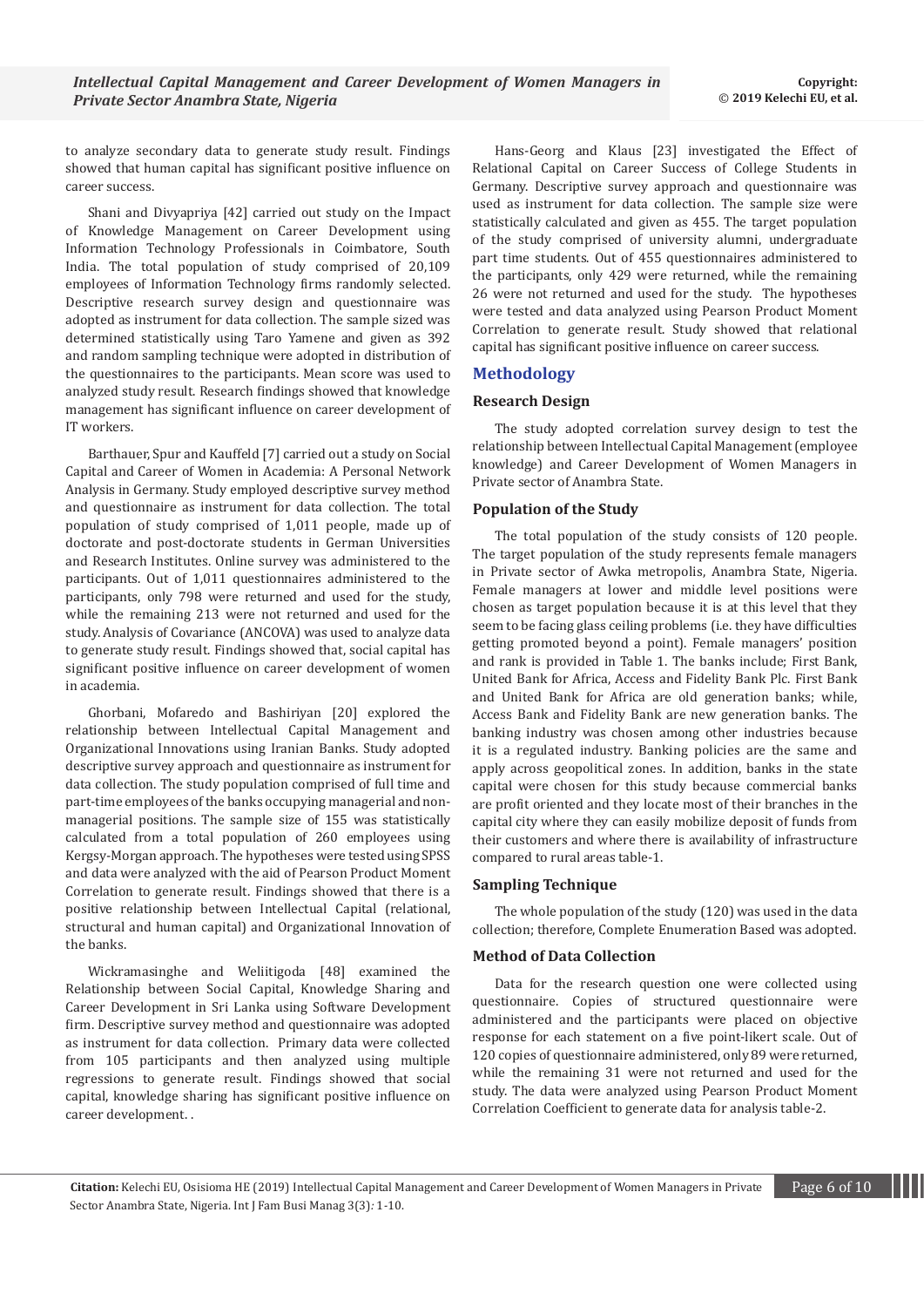| <b>Table 1: Population Distribution</b> |              |                                                                                                              |                                                                                                                         |                  |  |  |
|-----------------------------------------|--------------|--------------------------------------------------------------------------------------------------------------|-------------------------------------------------------------------------------------------------------------------------|------------------|--|--|
| <b>State Capital</b>                    | <b>Banks</b> | <b>Number of Branches</b>                                                                                    | <b>Position</b>                                                                                                         | Rank             |  |  |
| Awka, Anambra State                     | First Bank   | 3                                                                                                            | Executive Trainee, Banking Executive,<br>Banking Officer, Senior Banking Officer,<br>Assistant Manager, Deputy Manager. | Lower and Middle |  |  |
|                                         | Access       |                                                                                                              |                                                                                                                         |                  |  |  |
|                                         | Fidelity     | 3                                                                                                            |                                                                                                                         |                  |  |  |
|                                         | UBA          | 6                                                                                                            |                                                                                                                         |                  |  |  |
|                                         |              | <b>Source:</b> [Personnel Records of First Bank, Access Bank, Fidelity Bank and United Bank for Africa Plc]. |                                                                                                                         |                  |  |  |

**Table 2:** Summary of Questionnaire Administered and Returned for Selected Banks

| <b>Questionnaire Administered</b>    | <b>Number of Questionnaire</b> | % of Questionnaire not returned |
|--------------------------------------|--------------------------------|---------------------------------|
| Number of Questionnaire Returned     | 89                             | 74.17                           |
| Questionnaire not Returned           | 31                             | 25.83                           |
| Total                                | 120                            | 100                             |
| <b>Source:</b> (Field Survey, 2018). |                                |                                 |

#### **Reliability of the Instrument**

The data collected were subjected to Cronbach Alpha Coefficient reliability test. The result indicated alpha value of 0.86 which is above the satisfactory level. Since the result satisfied the above condition at 60% level of alpha coefficient, it can be interpreted that the instrument was reliable table-3.

| <b>Table 3: Reliability Statistics</b> |                                                               |            |  |  |  |  |
|----------------------------------------|---------------------------------------------------------------|------------|--|--|--|--|
| <b>Cronbach's Alpha</b>                | <b>Cronbach's Alpha Based on</b><br><b>Standardized Items</b> | N of Items |  |  |  |  |
| 0.86                                   | 0.861                                                         | 8          |  |  |  |  |
| <b>Source:</b> (SPSS Version 20)       |                                                               |            |  |  |  |  |

# **Result**

#### **Data Presentation**

The data presentation and description were guided by the researchers questions, which were first stated, after which the data collected were analyzed appropriately. Out of 120 copies of questionnaire distributed to the respondents (appendix 1), only 89 were filled, returned, and consequently used for the analysis. Data were presented and analyzed using Pearson Product Moment Correlation Coefficient.

#### **Analysis of Research Question One**

 $\div$  What is the type of relationship that exists between employee knowledge and gender stereotyping of female managers?

# **Questionnaire Item on Employee Knowledge and Gender Stereotyping**

This section shows participant response on research question one using five point likert scales. Instruction: Please tick (□) a response according to your own opinion using;

Strongly Agree (SA=5); Agree (AG=4); Undecided (UN=3); Disagree (DA=2); Strongly Disagree (SD=1).

|              | <b>Appendix 1:</b> Questionnaire on Employee Knowledge and Gender Stereotyping                                           |           |    |           |    |           |              |
|--------------|--------------------------------------------------------------------------------------------------------------------------|-----------|----|-----------|----|-----------|--------------|
| S/N          | Questionnaire Item                                                                                                       | <b>SA</b> | A  | <b>UN</b> | DA | <b>SD</b> | <b>Total</b> |
|              | <b>Intellectual Capital</b>                                                                                              |           |    |           |    |           |              |
| $\mathbf{A}$ | Knowledge (Independent Variable)                                                                                         |           |    |           |    |           |              |
|              | I feel motivated to apply my experience and talent in solving the<br>problems of my organization.                        | 76        | 24 | 8         | 8  | 4         | 120          |
| 2            | Every employee is encouraged to acquire information relevant to<br>performing their jobs creditably.                     | 73        | 26 | 5         | 9  | 7         | 120          |
| 3            | My organization encourages employees to acquire the ability to<br>identify problems and produce acceptable solutions.    | 69        | 27 | 8         | 12 | 4         | 120          |
| 4            | My firm insists we make it our business to understand the way<br>things are done around here irrespective of our gender. | 61        | 50 | 3         |    | 5         | 120          |

**Citation:** Kelechi EU, Osisioma HE (2019) Intellectual Capital Management and Career Development of Women Managers in Private Page 7 of 10 Sector Anambra State, Nigeria. Int J Fam Busi Manag 3(3)*:* 1*-*10.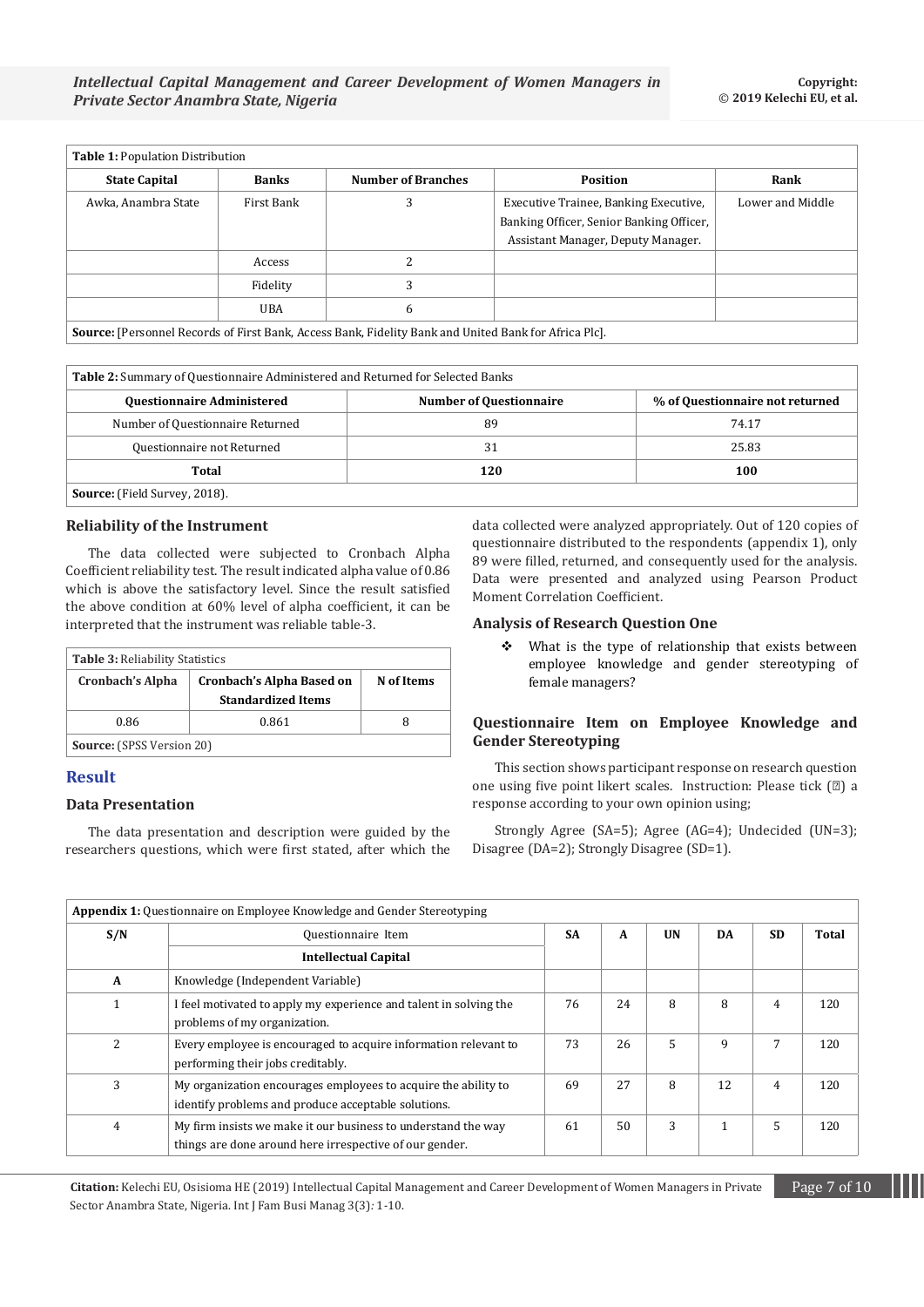| B                             | <b>Career Development</b>                                                                                           |           |    |                |    |           |     |
|-------------------------------|---------------------------------------------------------------------------------------------------------------------|-----------|----|----------------|----|-----------|-----|
|                               | Gender Stereotyping (Dependent Variable)                                                                            | <b>SA</b> | AG | <b>UN</b>      | DA | <b>SD</b> |     |
| 5                             | There is a minimum qualification required of all who aspire to work<br>in this organization irrespective of gender. | 3         | 2  | 5              | 57 | 53        | 120 |
| 6                             | Necessary qualifications are a guarantee for advancement to gain<br>promotion irrespective of gender.               | 7         | 11 | 3              | 48 | 51        | 120 |
|                               | Some people who have the requisite qualification have been<br>promoted in this organization.                        | 8         | 6  | 4              | 47 | 55        | 120 |
| 8                             | This organization is only interested in your qualifications and your<br>output no matter your sex.                  | 9         |    | $\overline{2}$ | 50 | 52        | 120 |
| Source: (Field Survey, 2018). |                                                                                                                     |           |    |                |    |           |     |

#### **Test of Hypothesis**

- I. H01: There is no significant relationship that exists between employee knowledge and gender stereotyping of female managers.
- II. HA1: There is a significant relationship that exists between employee knowledge and gender stereotyping of female managers table-4.

\*\*. Correlation is significant at the 0.05 level (2-tailed).

EK= Employee Knowledge; GS= Gender Stereotyping.

### **Decision Rule**

Reject the null hypothesis (H0) when p-value is  $\leq 0.05$ ; otherwise accept the alternate (HA) hypothesis. Table 5 shows the result of the hypothesis tested using Pearson Product Moment Correlation.

|    |                                     |   | EK               | GS       |
|----|-------------------------------------|---|------------------|----------|
| EK | Pearson Correlation Sig. (2-tailed) | N |                  | $-745**$ |
|    | Pearson Correlation Sig. (2-tailed) | N |                  |          |
|    |                                     |   | 89               | 89       |
| GS |                                     |   | $-745**$         |          |
|    |                                     |   | $\boldsymbol{0}$ |          |
|    |                                     |   | 89               | 89       |

# **Discussion**

Findings on Correlation result in table 5 above revealed that, there exists significant negative relationship between Intellectual Capital Management Variable (employee knowledge) and Career Development Variable (gender stereotyping). The result also showed the value of correlation coefficient of, r = -.745, N= 89, and P= 0.000. Since, the p-value (0.000) is less than the critical value at 0.05 percent (at 2-tailed test), we reject the null hypothesis and accept the alternate hypothesis. Based on the decision rule, the null hypothesis (H0) which states that, there is no significant relationship that exists between employee knowledge and gender stereotyping was therefore rejected; while the alternate (HA) hypothesis which states that there exists significant relationship between employee knowledge and gender stereotyping was therefore accepted. The r value +1 in table 5 above also mean that a unit increase in Employee Knowledge (EK) result to -0.745 unit decrease or reduction in gender stereotyping of female managers. The result confirms that there exists significant negative relationship between the independent variable (EK) and dependent variable (GS).

# **Conclusion**

Sequel to the findings above, the study concludes that, there exists significant negative relationship between intellectual capital management (employee knowledge) and career development (gender stereotyping) of women managers in Private Sector of Anambra State, Nigeria. The result is in agreement with the findings of Hamzah and Ismail [22] which showed that Intellectual Capital Management has significant relationship with the knowledge of employees across industries in Malaysia. This is also in conformity with study of Guo, Xia and Yang [21] which showed that human capital variables (education, work experience, learning ability and training) has significant positive influence on career success of knowledge workers.

#### **Recommendations**

Following the conclusion, we recommend as follows:

- I. The industry need to support female representation on board and executive committee levels.
- II. Banks are advised to introduce mentorship program to help everyone to advance in career development. Employees with

**Citation:** Kelechi EU, Osisioma HE (2019) Intellectual Capital Management and Career Development of Women Managers in Private Page 8 of 10 Sector Anambra State, Nigeria. Int J Fam Busi Manag 3(3)*:* 1*-*10.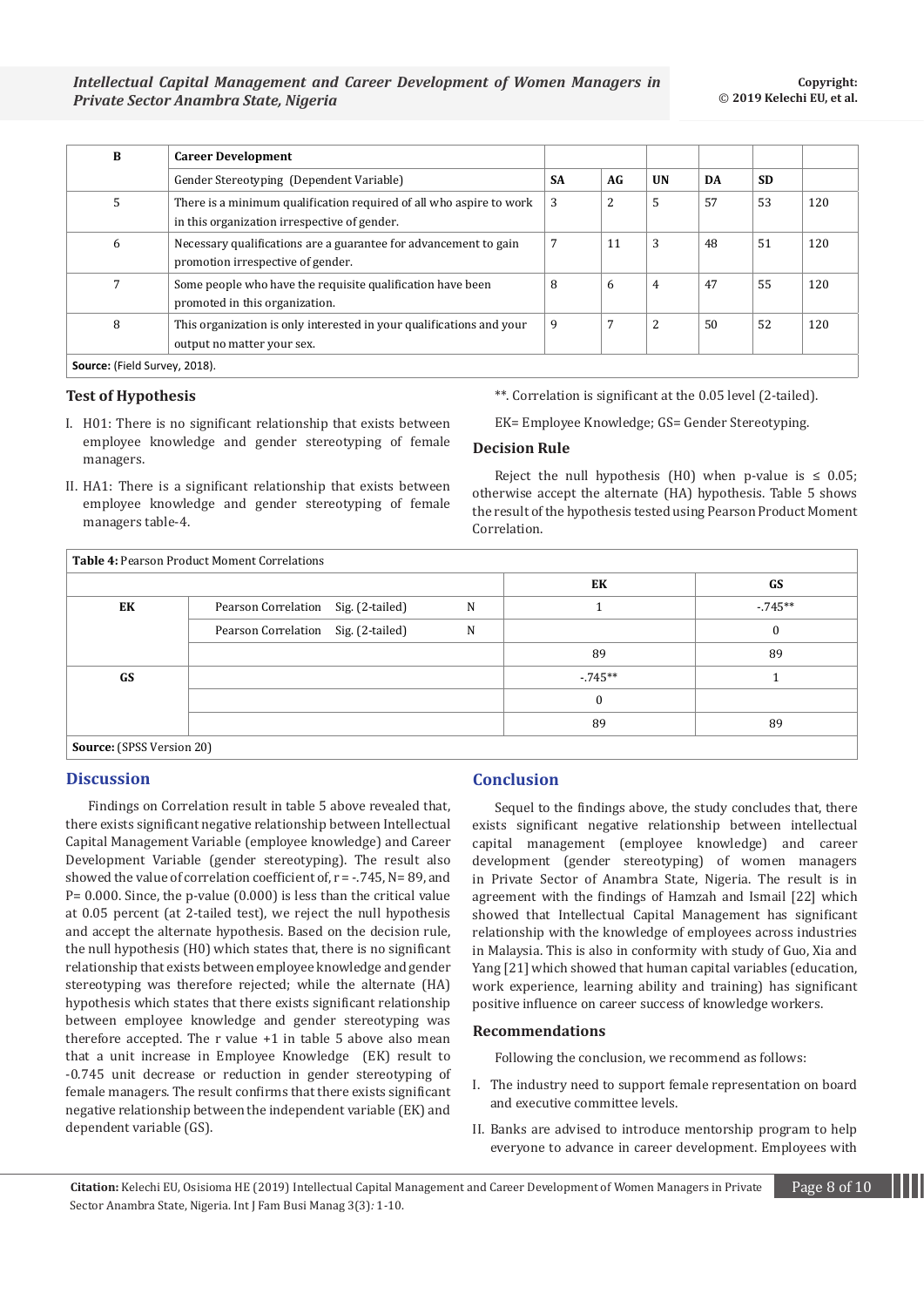high potentials should serve as mentors regardless of age, race and sex.

- III.The banking industry need to introduce gender diversity program to education employee about the need to accommodate one another irrespective of gender and race.
- IV. The industry is advised to offer diverse opportunities to employees for organizational development. Allowing employees to have access to diverse opportunities in another location will encourage them to learn from others and think outside the box to create value to their organization.

#### **References**

- 1. [Aamodt MG. Industrial Organization Psychology: An Applied](https://pdfs.semanticscholar.org/90ce/dc357886123b36bb95065462a8940ab82670.pdf)  [Approach. United States of America, USA: Wadsworth Cengage](https://pdfs.semanticscholar.org/90ce/dc357886123b36bb95065462a8940ab82670.pdf)  [Learning. 2013.](https://pdfs.semanticscholar.org/90ce/dc357886123b36bb95065462a8940ab82670.pdf)
- 2. [Armstrong M. Armstrong's Handbook of Human Resource Management](http://www.scirp.org/(S(lz5mqp453edsnp55rrgjct55))/reference/ReferencesPapers.aspx?ReferenceID=1624804)  [Practice \(11th ed.\).London, UK, Philadelphia, USA: Kogan Page. 2009](http://www.scirp.org/(S(lz5mqp453edsnp55rrgjct55))/reference/ReferencesPapers.aspx?ReferenceID=1624804)
- 3. [Arrow K J. "The Theory of Discrimination". In Ashenfelter, O., and Rees,](http://www.scirp.org/(S(351jmbntvnsjt1aadkposzje))/reference/ReferencesPapers.aspx?ReferenceID=580126)  [A \(eds.\), Discrimination in Labor Markets, Princeton, New Jersey:](http://www.scirp.org/(S(351jmbntvnsjt1aadkposzje))/reference/ReferencesPapers.aspx?ReferenceID=580126)  [Princeton University Press. 1973.](http://www.scirp.org/(S(351jmbntvnsjt1aadkposzje))/reference/ReferencesPapers.aspx?ReferenceID=580126)
- 4. [Ayres I, Siegelman P. Race and Gender Discrimination in Bargaining for](http://public.econ.duke.edu/~hf14/teaching/povertydisc/readings/ayres-siegelman95.pdf)  [a New Car. American Economic Review, 85, 304-321. 1995;85\(3\):304-](http://public.econ.duke.edu/~hf14/teaching/povertydisc/readings/ayres-siegelman95.pdf) [321.](http://public.econ.duke.edu/~hf14/teaching/povertydisc/readings/ayres-siegelman95.pdf)
- 5. [Baloh P, Desouza KC, Paquette S. The Concept of Knowledge. In,](https://dspace.lboro.ac.uk/dspace-jspui/bitstream/2134/11680/3/DeSouza.pdf)  [K.C, Desouza and S. Paquette \(Eds.\), Knowledge Management: An](https://dspace.lboro.ac.uk/dspace-jspui/bitstream/2134/11680/3/DeSouza.pdf)  [Introduction. New York: Neal-Schuman Publishers, Inc. 2011.](https://dspace.lboro.ac.uk/dspace-jspui/bitstream/2134/11680/3/DeSouza.pdf)
- 6. [Barbara B. Gender Stereotypes Institutionalizing Social Gender](http://www.soencouragement.org/annick/slides/Gender%20Stereotypes%202PDF.pdf)  [as Natural Gender. Paper Presented in a Training Workshop for](http://www.soencouragement.org/annick/slides/Gender%20Stereotypes%202PDF.pdf)  [Management Committee, Bahamas NGEP. 2012.](http://www.soencouragement.org/annick/slides/Gender%20Stereotypes%202PDF.pdf)
- 7. [Barthauer L, Spurk D, Kauffeld S. Women'S Social Capital in Academia:](https://content.sciendo.com/view/journals/irsr/6/4/article-p195.xml)  [A Personal Network Analysis. International Review of Social Research.](https://content.sciendo.com/view/journals/irsr/6/4/article-p195.xml)  [2016;6 \(4\):195-205. doi: 10.1515/irsr-2016-0022](https://content.sciendo.com/view/journals/irsr/6/4/article-p195.xml)
- 8. [Bateman TS, Snell SA. Management: Leading and Collaborating](https://trove.nla.gov.au/work/14050819)  [in a Competitive World \(9th ed.\). New York, USA: MCGraw-Hill](https://trove.nla.gov.au/work/14050819)  [International Edition. 2011.](https://trove.nla.gov.au/work/14050819)
- 9. [Bloomberg B. Women Leaders: The Hard Truth About Soft Skills.](https://www.bloomberg.com/news/articles/2010-02-16/women-leaders-the-hard-truth-about-soft-skillsbusinessweek-business-news-stock-market-and-financial-advice)  [Business Week Online. 2010.](https://www.bloomberg.com/news/articles/2010-02-16/women-leaders-the-hard-truth-about-soft-skillsbusinessweek-business-news-stock-market-and-financial-advice)
- 10.[Bryant A. No Doubts: Women Are Better Managers. New York Times](https://www.nytimes.com/2009/07/26/business/26corner.html)  [Online, July 26. 2009.](https://www.nytimes.com/2009/07/26/business/26corner.html)
- 11.[Bushra IR. Social Factors and Women's Career Advancement to](https://apiar.org.au/wp-content/uploads/2016/03/13_APJCECT_ICTP_BRR740_EDU-134-145.pdf)  [Senior Management Position in Pakistan.](https://apiar.org.au/wp-content/uploads/2016/03/13_APJCECT_ICTP_BRR740_EDU-134-145.pdf) Asian Pacific Journal [of Contemporary Education and Communication Technology.](https://apiar.org.au/wp-content/uploads/2016/03/13_APJCECT_ICTP_BRR740_EDU-134-145.pdf)  [2016;2\(1\):1-12.](https://apiar.org.au/wp-content/uploads/2016/03/13_APJCECT_ICTP_BRR740_EDU-134-145.pdf)
- 12.[Byars LL, Rue LW. Human Resource Management \(9th ed.\). New York,](https://trove.nla.gov.au/work/5486330)  [USA: McGraw-Hill/ Irwin. 2008.](https://trove.nla.gov.au/work/5486330)
- 13.[Chen YS. The Positive Effect of Green Intellectual Capital on](https://link.springer.com/article/10.1007/s10551-006-9349-1)  [Competitive Advantages of Firms. Journal of Business Ethics, 77, 271-](https://link.springer.com/article/10.1007/s10551-006-9349-1) [286. 2008;77\(3\):271-286. doi: 10.1007/s10551-006-9349-1](https://link.springer.com/article/10.1007/s10551-006-9349-1)
- 14.[Cole GA, Phil K. Women in Management : Theory and Practice \(7 ed.\).](https://www.amazon.com/Management-Theory-Practice-Gerald-Cole/dp/1844805069)  [Singapore, Book Power Former ELST and South-Western Cengage](https://www.amazon.com/Management-Theory-Practice-Gerald-Cole/dp/1844805069)  [Learning. 2011.](https://www.amazon.com/Management-Theory-Practice-Gerald-Cole/dp/1844805069)
- 15.[Dalkir K. Knowledge Management. In Encyclopedia of Library and](https://www.taylorfrancis.com/books/e/9780203757635/chapters/10.1081/E-ELIS3-120043816)  [Information Sciences \(3rd ed.\). New York: Taylor and Francis. 2009.](https://www.taylorfrancis.com/books/e/9780203757635/chapters/10.1081/E-ELIS3-120043816)
- 16.Dubrin AJ. Intellectual Capital and New Product Development

Performance: A Case Study of Kermanshah Production Firms. 2009.

- 17.[Fang H, Moro A. Theories of Statistical Discrimination and Affirmative](https://econpapers.repec.org/paper/nbrnberwo/15860.htm)  [Action: A Survey, In, Benhabib, J., Jackson, M. O., & Alberto, B, Handbook](https://econpapers.repec.org/paper/nbrnberwo/15860.htm)  [of Social Economics, 1, 133-200. 2011.](https://econpapers.repec.org/paper/nbrnberwo/15860.htm)
- 18.[Frederiksen A, Kato T. Human Capital and Career Success: Evidence](https://econpapers.repec.org/paper/izaizadps/dp5764.htm)  [from Linked Employer-Employee Data. Institute for the Study of Labor,](https://econpapers.repec.org/paper/izaizadps/dp5764.htm)  [IZA- Discussion Paper No 5764, Germany. 2011.](https://econpapers.repec.org/paper/izaizadps/dp5764.htm)
- 19.[Ganiron TU. Social Capital and Career Success of Civil Engineers](https://www.sciencedirect.com/science/article/pii/S1877042813043140)  [towards Designing Career Paths. Procedia- Social and Behavioral](https://www.sciencedirect.com/science/article/pii/S1877042813043140)  [Sciences, 102, 611-621. 2013. doi: 10.1016/j.sbspro.2013.10.778](https://www.sciencedirect.com/science/article/pii/S1877042813043140)
- 20.[Ghorbani M, Mofaredi B, Bashiriyan S. Study of the Relationship](http://www.academicjournals.org/app/webroot/article/article1380713560_Ghorbani%20et%20al.pdf)  [between Intellectual Capital Management and Organizational](http://www.academicjournals.org/app/webroot/article/article1380713560_Ghorbani%20et%20al.pdf)  [Innovation in the Bank. African Journal of Business Management, 6](http://www.academicjournals.org/app/webroot/article/article1380713560_Ghorbani%20et%20al.pdf)  [\(15\), 5208-5217. 2012;6\(15\):5208-5217. doi: 10.5897/AJBM11.2298](http://www.academicjournals.org/app/webroot/article/article1380713560_Ghorbani%20et%20al.pdf)
- 21.[Guo W, Xia H, Yang X. An Empirical on the Correlation between Human](https://www.sciencedirect.com/science/article/pii/S1875389212005640)  [Capital and Career Success of Knowledge Workers in Enterprise.](https://www.sciencedirect.com/science/article/pii/S1875389212005640)  [Elsevier Physics Procedia. 2012;25:715-725. doi: 10.1016/j.](https://www.sciencedirect.com/science/article/pii/S1875389212005640) [phpro.2012.03.148](https://www.sciencedirect.com/science/article/pii/S1875389212005640)
- 22.[Hamzah N, Ismail MH. Importance of Intellectual Capital Management](https://www.researchgate.net/publication/290121092_The_Importance_of_Intellectual_Capital_Management_in_the_Knowledge-based_Economy)  [in the Knowledge-Based Economy. Contemporary Management](https://www.researchgate.net/publication/290121092_The_Importance_of_Intellectual_Capital_Management_in_the_Knowledge-based_Economy)  [Research. 2008.](https://www.researchgate.net/publication/290121092_The_Importance_of_Intellectual_Capital_Management_in_the_Knowledge-based_Economy)
- 23. [Hans-Georg W, Klaus M. Effects of Network Capital on Career Success:](https://pdfs.semanticscholar.org/7def/42bede738e6def9cb719609d4557c5fe7468.pdf)  [A Longitudinal Study. Journal of Applied Psychology. 2009;94 \(1\):196-](https://pdfs.semanticscholar.org/7def/42bede738e6def9cb719609d4557c5fe7468.pdf) [206. doi: 10.1037/a0013350](https://pdfs.semanticscholar.org/7def/42bede738e6def9cb719609d4557c5fe7468.pdf)
- 24.[Helmer E, Hjalmer T, Stener F. Female Career Development- The](http://www.diva-portal.org/smash/get/diva2:158016/FULLTEXT01.pdf)  [Importance of Networking. Bachelor Thesis, Jonkoping International](http://www.diva-portal.org/smash/get/diva2:158016/FULLTEXT01.pdf)  [Business School, Jonkoping University, Sweden. 2008.](http://www.diva-portal.org/smash/get/diva2:158016/FULLTEXT01.pdf)
- 25.[Jelcic K. Intellectual Capital: Handbook of Intellectual Capital](http://www.cik-hr.com/data/IC_Management.pdf)  [Management in Companies. Croatia: Intellectual Capital Center. 2007.](http://www.cik-hr.com/data/IC_Management.pdf)
- 26.[Kocoglu I, Imamoglu SK, Ince H. The Relationship Between Firm](http://isma.info/uploads/files/181-the-relationship-between-firm-intellectual-capital-and-the-competitive-advantage.pdf)  [Intellectual Capital and Competitive Advantage in Knowledge](http://isma.info/uploads/files/181-the-relationship-between-firm-intellectual-capital-and-the-competitive-advantage.pdf)  [Organizations in Turkey. Journal of Global Strategic Management.](http://isma.info/uploads/files/181-the-relationship-between-firm-intellectual-capital-and-the-competitive-advantage.pdf)  [2009;3\(2\)181-208. doi: 10.20460/JGSM.2009318469](http://isma.info/uploads/files/181-the-relationship-between-firm-intellectual-capital-and-the-competitive-advantage.pdf)
- 27.[Koenig MED. What is KM? Knowledge Management Explained.](http://www.kmworld.com/Articles/Editorial/What-Is-&/What-is-KM-Knowledge-Management-Explained-82405.aspx)  [Content, Document and Knowledge Management World \(KMW\). 2012.](http://www.kmworld.com/Articles/Editorial/What-Is-&/What-is-KM-Knowledge-Management-Explained-82405.aspx)
- 28.[Kohan N, Raphie M, Hosseini SH. Assessing the Effect of Intellectual](https://pdfs.semanticscholar.org/7bf9/733b0d8b22e813e0df1ad463c7ce212b18d5.pdf)  [Capital on New Product Development \( Case Study of Pharmaceutical](https://pdfs.semanticscholar.org/7bf9/733b0d8b22e813e0df1ad463c7ce212b18d5.pdf)  [Firms in Isfahan Province of Iran. International Journal of Business](https://pdfs.semanticscholar.org/7bf9/733b0d8b22e813e0df1ad463c7ce212b18d5.pdf)  [and Management. 2014;8\(2\):206-213. doi: 10.3968/4756](https://pdfs.semanticscholar.org/7bf9/733b0d8b22e813e0df1ad463c7ce212b18d5.pdf)
- 29.[Lois J. Advancing Women Leaders: The Connection between Women](https://www.catalyst.org/research/advancing-women-leaders-the-connection-between-women-board-directors-and-women-corporate-officers/)  [Board of Directors and Women Corporate Officers. New York, USA:](https://www.catalyst.org/research/advancing-women-leaders-the-connection-between-women-board-directors-and-women-corporate-officers/)  [Catalyst. 2008.](https://www.catalyst.org/research/advancing-women-leaders-the-connection-between-women-board-directors-and-women-corporate-officers/)
- 30.[Mann FM. Entrepreneurial Women and Men: Two Different Species?](http://anon-ftp.iza.org/dp4778.pdf)  [Small Business Economics. 2010.](http://anon-ftp.iza.org/dp4778.pdf)
- 31.[Marianne B, Sendhil M. Are Emily and Brendan More Employable](https://www2.econ.iastate.edu/classes/econ321/orazem/bertrand_emily.pdf)  [than Latoya and Tyrone? Evidence on Racial Discrimination in the](https://www2.econ.iastate.edu/classes/econ321/orazem/bertrand_emily.pdf)  [Labor Market from a Large Randomized Experiment. Unpublished](https://www2.econ.iastate.edu/classes/econ321/orazem/bertrand_emily.pdf)  [Manuscript: University of Chicago, Graduate School of Business. 2004.](https://www2.econ.iastate.edu/classes/econ321/orazem/bertrand_emily.pdf)
- 32.[McKinsey C. Women Matter: Gender Diversity: A Corporate](https://www.mckinsey.com/~/media/McKinsey/Business%20Functions/Organization/Our%20Insights/Gender%20diversity%20a%20corporate%20performance%20driver/Gender%20diversity%20a%20corporate%20performance%20driver.ashx)  [Performance. Driver. New York, USA: McKinsey & Company. 2007.](https://www.mckinsey.com/~/media/McKinsey/Business%20Functions/Organization/Our%20Insights/Gender%20diversity%20a%20corporate%20performance%20driver/Gender%20diversity%20a%20corporate%20performance%20driver.ashx)
- 33.[OHCHR Commission Report. Gender Stereotypes and Stereotyping](https://www.ohchr.org/documents/issues/women/wrgs/onepagers/gender_stereotyping.pdf)  [and Women's Right. CH-1211 Geneva, Switzerland. 2014.](https://www.ohchr.org/documents/issues/women/wrgs/onepagers/gender_stereotyping.pdf)
- 34.Okere CU. Gender Equality and Women Empowerment: An Imperative for Building Sustainable Development in Nigeria. Proceeding of the

**Citation:** Kelechi EU, Osisioma HE (2019) Intellectual Capital Management and Career Development of Women Managers in Private Page 9 of 10 Sector Anambra State, Nigeria. Int J Fam Busi Manag 3(3)*:* 1*-*10.